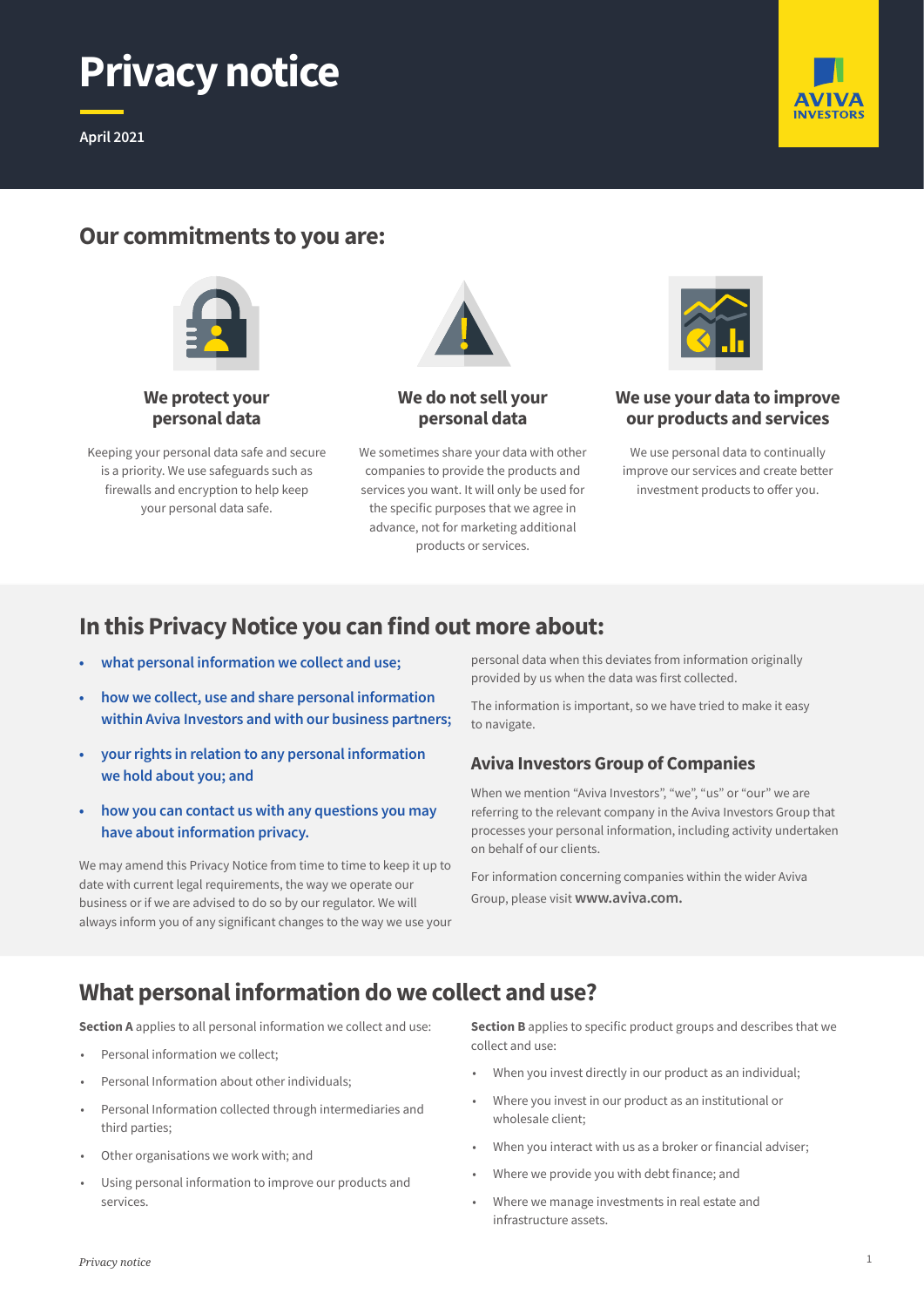# **Section A**

### **Personal information we collect**

We will only collect the personal data that we need, if you chose not to provide the necessary information this can have an impact on your service or product.

We collect personal information when you contact us through any of our offline channels (e.g. application forms, telephone and email) or use one of our websites or online services.

In addition to managing our investment and financial products we also collect personal data in connection with other activities, for example if you:

work with us as a supplier or service provider;

## **Personal Information about other individuals**

Whilst most of the personal information we collect relates to the person taking out a product (or persons if taken out jointly), there may be occasions when we need to obtain information about other individuals. Common examples include:

- we may require personal information of persons who are authorised to act on a client's behalf. This may include an attorney or (in the case of a corporate investor) such other individuals who work for or are otherwise authorised to represent it;
- where we invest in properties, we will collect information on the owner of the property we plan to acquire, in particular for the purpose of fulfilling our obligations in terms of anti-money laundering; we will also collect information about the person(s) to whom any such property is leased or who reside in the property (or, where the tenant is an organisation, about key members of that organisation such as its directors or partners);

## **Personal Information collected through intermediaries and third parties**

Many clients invest in an Aviva Investors' product through a financial adviser or one of our business partners and in doing so they may provide us with personal information in respect of that client. We may also receive personal information from other third parties, including attorneys, trustees and family members. It is their responsibility to make sure they explain to the person whose

## **Other organisations we work with**

We sometimes share personal information with trusted third parties who work with us to help deliver our products and services, or to fulfil our legal and regulatory obligations, including:

- business partners and transfer agents who help us arrange and administer our products;
- solicitors and professional service firms who assist in conducting due diligence checks as part of arranging our products and who provide us with legal support in relation to our products or any litigation;
- service providers external and within the Aviva Group, who help operate our IT systems, real estate management, marketing and other operational processes;
- credit reference and anti-fraud agencies to carry out identity checks and detect and prevent fraud and fight financial crime.
- are part of our Request for Proposal (RFP) process to bid for new business;
- visit an office or register to attend an Aviva Investors event;
- are introduced to us by third parties for legitimate marketing purposes; or
- enter an Aviva Investors' competition.

We will ask for the personal information from you or persons who are authorised to act on your behalf.

- where we make financial products available to a borrower, we may need to collect personal information about the borrower. Where the financial products are made available to an organisation we may need to collect personal information about: key members of that organisation such as its directors, shareholders, partners and/ or beneficial owners/ultimate controllers, and information about guarantors where required; and
- where we enter into relationships with suppliers, we may need to collect personal information on directors, shareholders, partners and/or beneficial owners/ultimate controllers, and also information about guarantors where required.

If you provide information about another individual, we expect you to ensure that they know you are doing so and are content with their information being provided to Aviva Investors. We will process their personal information in accordance with this Privacy Notice so please encourage them to read it if they want to find out more.

information is being shared that they are doing so and ask for permission if needed. Depending on the product, we may also share your personal information with the financial adviser who helped you invest in an Aviva Investors' product or who are otherwise linked to your investment.

- regulators who regulate how we operate.
- investments exchanges, settlement systems and banks, clearing houses and agencies and securities depositories;
- banking services providers, providers of payment processing systems and services, industry messaging and matching utilities; and
- providers of data and information relating to unit, securities and investments prices, currency exchange rates, interest rates, corporate actions, income and tax data, and credit rating.

You can contact us to find out more about this sharing of your personal data.

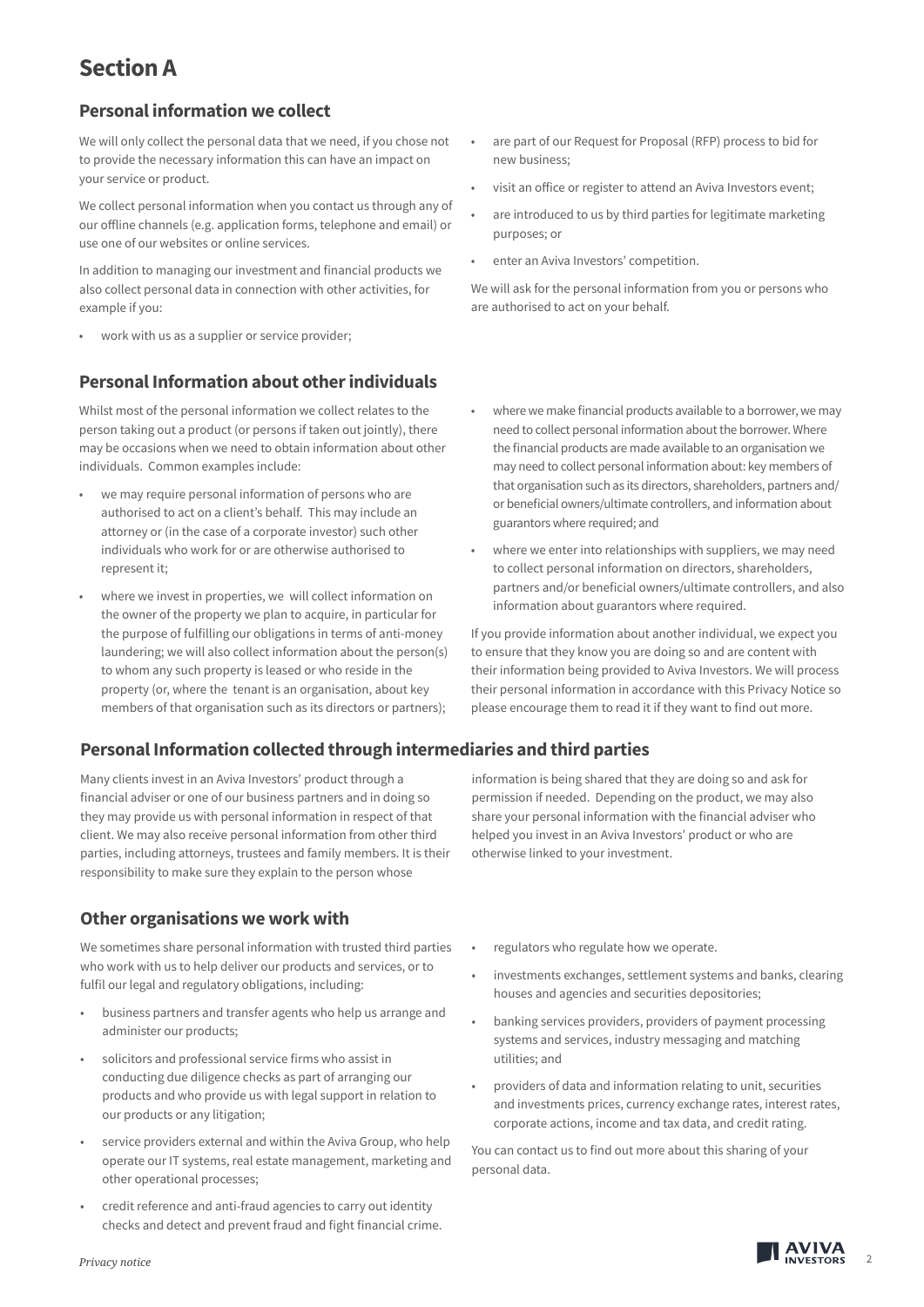### **Using personal information to improve our products and services**

We collect information through cookies and other similar technologies (e.g. pixel tags or links) when you visit our website. These tools are used by Aviva Investors and our third-party service providers to help improve our and their products and services, the functionality and performance of our website and to support more effective advertising. For example, we use some of these tools to save you time by not having to re-enter your details each time you visit our website, so we are able to offer you our services in the language you prefer.

We may also collect information about your use of other websites. We do this to provide you with advertising that we believe may be relevant for you as well as improve our own products and services, including the functionality and performance of our website.

To learn more about these technologies and how you can use browser settings to manage your privacy controls, see our Cookie Notice.

# **Section B**

### **When you invest directly in our product as an individual**

We will collect contact and identity information and payment information. We need this information to arrange and administer your investment and your account with Aviva Investors. We also need this information to verify your identity and prevent fraud.

We will collect this information when you apply to us by completing and submitting our application form which can be downloaded from our website or posted out to you on request.

Depending on the type of investment you seek, we may require additional information, such as the source of the wealth/funds for an investment in order to comply with anti-money laundering regulation checks.

Administering your investment product entails providing you with ongoing customer service, assisting you when you want to make additional investments, changing current investments or assisting with any queries you may have about your existing investment.

Please note that we do not collect, use or share information of customers of investment platform providers. The platform providers are the controllers of any personal information you provide to their platform. If you are a customer of a platform provider, please refer to your platform provider's Privacy Notice.

#### **Important information**

This will involve disclosing your personal information to credit reference agencies, which carry out searches relating to you on our behalf. We work with reputable anti-fraud and credit reference agencies to detect and prevent fraudulent practices and fight financial crime to meet our regulatory responsibilities. To find out more see section *working with credit reference agencies and fraud prevention agencies.*

### **Where you invest in our product as an institutional or wholesale client**

We will collect the contact and identity personal information of the attorneys, directors, partners, authorised signatories, beneficial owners and other relevant contacts within your organisation that are authorised to represent you, in order to establish a relationship with you. We also collect information about your organisation such as the trading name, number of employees and the nature of your business. We collect this information in order to arrange and administer your investment product. We also use this information to carry out Know Your Customer (KYC) checks required under the Anti-Money Laundering (AML) regulations checks and to prevent fraud.

#### **Important information**

This will involve disclosing the personal information provided to credit reference agencies, which carry out searches on our behalf. We work with reputable anti-fraud and credit reference agencies to detect and prevent fraudulent practices and fight financial crime to meet our regulatory responsibilities. To find out more see section working with credit reference agencies and fraud prevention agencies.

#### **When you interact with us as a broker or financial adviser**

We will collect contact and identity personal information and business information from you and key members of your organisation. We collect this information to open or continue to operate an adviser / broker account with you and arrange and administer the investments of your clients. To carry out Know Your Customer (KYC) checks required by the Anti-Money Laundering (AML) regulations checks and to prevent fraud, we will undertake identity checks on you as a broker or financial adviser and on key members of your organization, such as the directors and/or partners.

During our dealings you may provide us with the personal information of clients which you introduce to us. You are responsible for (i) collecting this information in a lawful manner and (ii) ensuring that your disclosure to us of such personal information is fair and lawful.

#### **Important information**

We will use the personal and business information you have provided as well as information we have obtained from other sources such as credit reference agencies. This will involve disclosing the personal information provided to credit reference agencies, which carry out searches on our behalf. We work with reputable anti-fraud and credit reference agencies to detect and prevent fraudulent practices and fight financial crime to meet our regulatory responsibilities. To find out more see section working with credit reference agencies and fraud prevention agencies.



3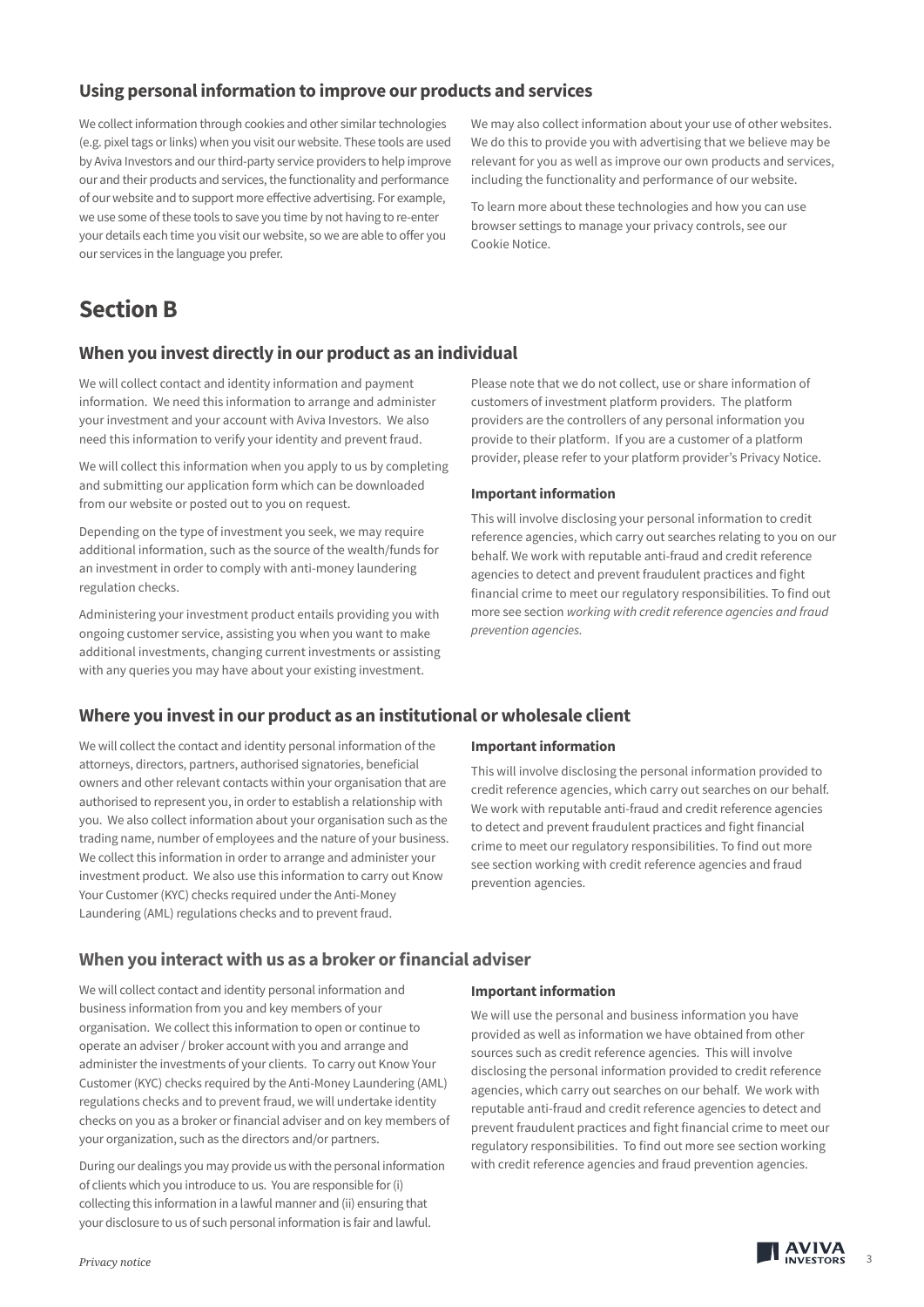### **Where we provide you with debt finance**

We will collect contact and personal information, together with payment information from you. This could be where Aviva Investors makes a finance facility available to you (as the borrower). Where the borrower owns a property, we may also obtain personal information of the tenants through the borrower. We may also require information about guarantors and key members of your organisation (such as directors, shareholders, and/or partners and/or beneficial owners/ ultimate controllers). We will also collect information about your business, such as its trading name, business contact information, the type and nature of the business and its sectors. We use this information to arrange and administer your finance facility. We also use this information to carry out Know Your Customer (KYC) checks, to verify the identity and address of all parties involved in the transaction, to carry out Anti-Money Laundering (AML) checks and to prevent fraud.

To provide you with the best terms for your finance facility, we will collect information about your security asset or portfolio for example the address of your property, if any part of the property is occupied as a residence, information about any tenants in the property, any registered charges, information about any lenders who have taken the asset as a security. We use this information to put together a financial product package, which is shared with various teams which carry out the necessary due diligence checks. Our Investment Committee and where required the Investor client will then decide whether or not to provide you with the financial product.

#### **Important information**

We will use the personal and business information you have provided as well as information we have obtained from other sources such as credit reference agencies. This will involve disclosing the personal information provided to credit reference agencies, which carry out searches on our behalf. We work with reputable anti-fraud and credit reference agencies to detect and prevent fraudulent practices and fight financial crime to meet our regulatory responsibilities. To find out more see section working with credit reference agencies and fraud prevention agencies.

#### **Where we manage investments in real estate and infrastructure assets**

We will collect contact and personal information, together with payment information from you during the acquisition or sale of a property or an infrastructure asset, or where Aviva Investors owns a property which you occupy (as a tenant or a leaseholder).

We may also collect personal information about guarantors and key members of your organisation (such as directors, shareholders, partners and/or beneficial owners/ultimate controllers). We will also collect information about your business, such as its trading name, business contact information, the type and nature of the business and its sectors. We use this information to carry out due diligence on sellers, purchasers and suppliers at the acquisition stage and the ongoing management of the property and at the point of sale. We will undertake credit checks on the parties involved in the transaction and on tenants or leaseholders. We use this information to carry out Know Your Customer (KYC) checks, to verify the identity and address of all parties involved in the transaction and to carry out anti-money laundering checks and to prevent fraud.

In certain circumstances, we may collect personal information of persons, such as tenants or leaseholders residing in a property to provide property management services.

#### **Important information**

We will use personal and business information you have provided as well as information we have obtained from other sources such as credit reference agencies. This will involve disclosing the personal information provided to credit reference agencies, which carry out searches on our behalf. We work with reputable anti-fraud and credit reference agencies to detect and prevent fraudulent practices and fight financial crime to meet our regulatory responsibilities. To find out more see section working with credit reference agencies and fraud prevention agencies.

# **How we collect, use and share personal information**

We are committed to respecting and protecting your personal information in accordance with applicable data protection laws.

#### **What is our legal basis for processing your Personal Data?**

We will only use your personal data when the law allows us to (legal basis). We may process your personal data without your knowledge or consent where this is required or permitted by law. Most commonly, we will use your personal data in the following circumstances and for the following purposes:

- Where we need to perform a contract, we are about to enter into or have entered into with you ("Contractual Necessity").
- Where we need to comply with a legal or regulatory obligation ("Compliance with Law") to verify your identity, help detect and prevent fraud and fight financial crime.
- Where we need to comply with the Anti-Money Laundering (AML) Directive, it specifies that AML/Counter Terrorist Financing should

be processed under the legal basis of Public Interest ("Public Interest").

- Where it is in our legitimate interests, we will always make sure we consider and balance any potential impact on you (both positive and negative) and your rights before we process your personal data for our legitimate interests.
- Where we have your consent to carry out the processing ("Consent").

Wherever we collect or use this information, we'll make sure we do this for a valid legal reason. This will be for at least one of the following purposes:

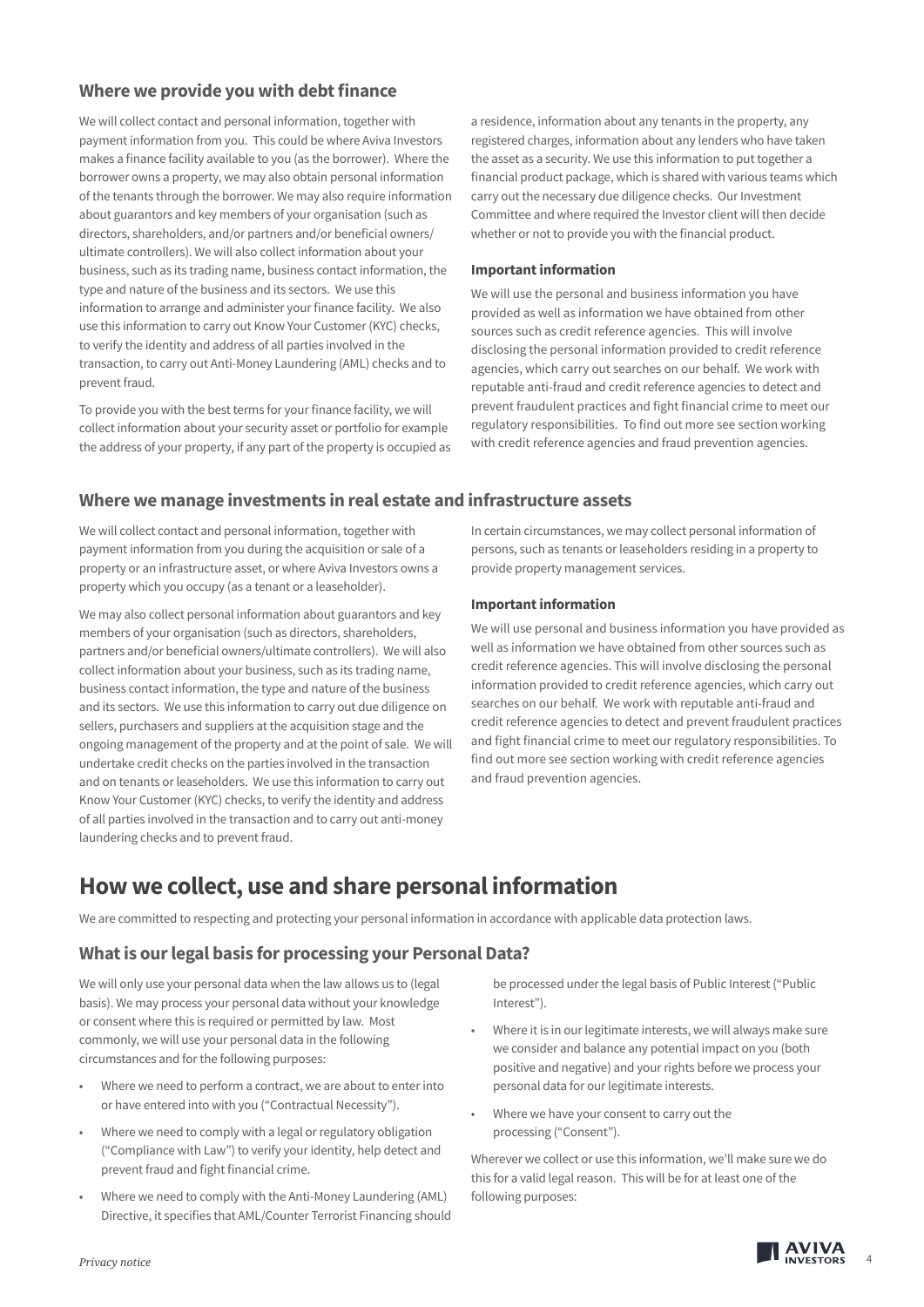| <b>Type of individual</b>                                              | <b>Purpose</b>                                                                                                                                                                                                                    | <b>Types of personal data</b>                                                                   | <b>Legal Basis</b>                                                                                                                                                                                                                                   |
|------------------------------------------------------------------------|-----------------------------------------------------------------------------------------------------------------------------------------------------------------------------------------------------------------------------------|-------------------------------------------------------------------------------------------------|------------------------------------------------------------------------------------------------------------------------------------------------------------------------------------------------------------------------------------------------------|
| <b>Clients, Suppliers and providers</b><br>of goods and services to us | To take you on as a new account<br>and manage our ongoing<br>relationship with you.                                                                                                                                               | - Identity<br>- Contact<br>- Financial                                                          | - Contractual necessity<br>- Compliance with Law                                                                                                                                                                                                     |
| <b>Clients, Suppliers and providers</b><br>of goods and services to us | To meet our legal and regulatory<br>responsibilities by undertaking<br>relevant identity, anti-money<br>laundering, anti-corruption,<br>anti-terrorism and conflict checks<br>to ensure we can enter into a<br>contract with you. | - Identity<br>- Contact<br>- Financial<br>- Political<br>- Criminal Offences<br>- Beneficiaries | - Contractual necessity<br>- Compliance with Law<br>- Public Interest                                                                                                                                                                                |
| <b>Clients, Suppliers and providers</b><br>of goods and services to us | To deliver services to you<br>including managing payments,<br>fees and charges and collecting<br>and recovering any money owed<br>to us.                                                                                          | - Identity<br>- Contact<br>- Financial<br>- Transaction                                         | - Contractual necessity<br>- Legitimate interests - to recover<br>debts due to us                                                                                                                                                                    |
| <b>Clients, Prospective clients,</b><br>employees and/or contractors   | To contact you to provide you with<br>information about us and our<br>services.<br>To invite you to seminars, events<br>and/or workshops and to manage<br>your attendance at those<br>seminars, events and/or<br>workshops.       | - Identity<br>- Contact<br>- Technical                                                          | - Legitimate interests<br>- to grow and expand our<br>business.                                                                                                                                                                                      |
| <b>All website visitors</b>                                            | To administer and protect our<br>business and our website<br>including troubleshooting, data<br>analysis, testing, system<br>maintenance, support, reporting<br>and hosting of data.                                              | - Identity<br>- Contact<br>- Technical                                                          | - Compliance with Law<br>- Legitimate interests - to run our<br>business, IT services and<br>network security.<br>- Consent - for certain types<br>of cookies.                                                                                       |
| <b>Website visitors and</b><br><b>Marketing contacts</b>               | To use data analytics to improve<br>our portfolio of products, website,<br>services, marketing, customer<br>relationships and experiences.                                                                                        | - Usage<br>- Identity<br>- Contact<br>- Behavioural                                             | - Legitimate interests<br>- to identify individuals for our<br>services, to keep our website<br>updated and relevant, to develop<br>our business and to inform our<br>marketing strategy.<br>- Consent where required - for<br>marketing activities. |

## **Working with credit reference agencies, fraud prevention agencies and regulators**

To help detect and prevent fraud, fight financial crime and meet our regulatory responsibilities, we may share your information with Credit Reference Agencies (CRA), Fraud Prevention Agencies (FPA). We may also share your information and undertake searches with third party organisations such as police, public bodies and our regulators. We need to do this to assess creditworthiness, including affordability, and product suitability, check your identity, manage your account, trace and trace debtors or beneficiaries and prevent criminal activity. If you give us false or inaccurate information and we suspect fraud, we will record this to prevent further fraud and money laundering.

## **Marketing and marketing preferences**

We may use your personal information to send direct marketing communications about our products and our related services where we feel they will be of interest to you.

- To protect privacy rights and give customers choice and control over the use of their personal information. You can ask us to stop direct marketing at any time. All our marketing communications include unsubscribe links to help you manage your marketing preferences.
- Opting out of one type of marketing, for example, by email or

Some of our checks may involve checking public registers (e.g., the electoral roll or registers of county court judgments, bankruptcy orders or repossessions), conducting online searches from websites, social media and other information sharing platforms and using databases managed by credit reference agencies and other reputable organisations. We can supply further details of the agencies and databases we access or contribute to and how this information may be used. If you require further details, contact us.

telephone, doesn't mean you're opted out of all marketing. Bear this in mind when you manage your preferences.

- We recommend you routinely review the privacy notices and preference settings that are available to you on any social media platforms you use as they will dictate how adverts and other messages are displayed and shared across those platforms.
- For further information about cookies and other technologies we use on our website, please see our Cookie Notice.

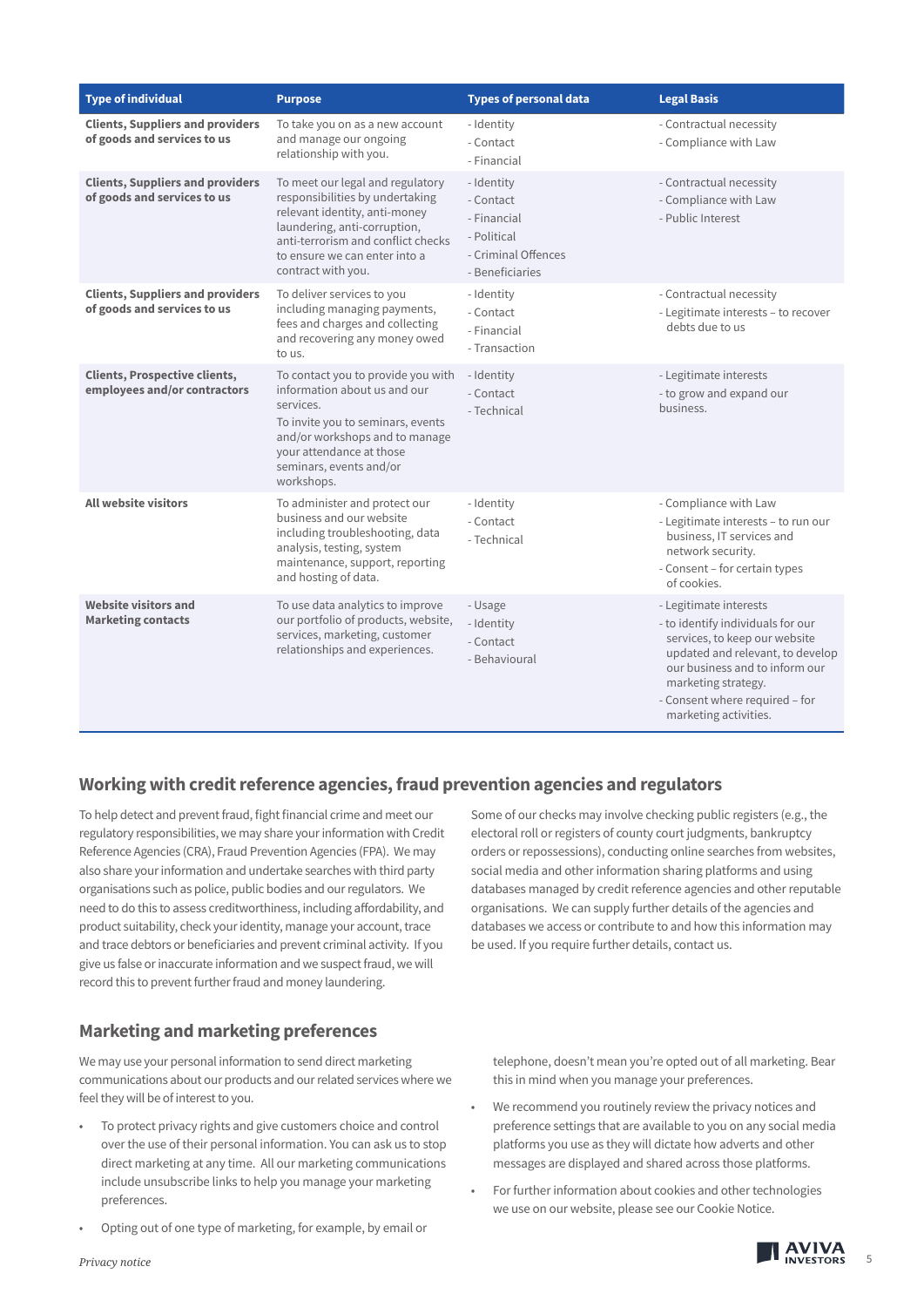#### **How we keep your personal information secure**

We are committed to keeping your personal information secure. We maintain appropriate organisational and technical security measures to prevent your personal information from being accidentally lost, used or accessed in an unauthorised way, altered or disclosed.

We limit access to your personal information to those employees and

#### **Retaining personal information on our systems**

We generally only keep personal information for as long as is reasonably required for the purposes explained in this Privacy Notice. We do keep certain transactional records - which may include personal information - for more extended periods if we need to do this to meet legal, regulatory, tax or accounting needs. For instance, we are required to retain an accurate record of dealings with us, so we can respond to any complaints or challenges you or others might raise later. We will also retain files if we reasonably believe there is a prospect of litigation.

other third parties who have a business need to have such access. All such people are subject to a contractual duty of confidentiality.

We have procedures to deal with any actual or suspected personal data breach, including notification to regulators when required.

To support us in managing how long we hold your data and our record management, we maintain a Record Retention Policy which includes clear guidelines on data deletion.

We may also retain personal information in an aggregated form which allows us to continue to develop/improve our products and services.

#### **Transfers and disclosures of Personal information**

Some of the organisations we share information with may be located outside of your country, state, province or other jurisdiction where the data protection laws may differ from your jurisdiction.

Transfers within our Aviva Group are covered by an agreement entered by members of the Aviva Group (an intra-group agreement) which contractually obliges each member to ensure that your personal information receives an adequate and consistent level of protection wherever it is transferred within our Group;

Where we transfer your data to non-Aviva Group members or other companies providing us with a service, we will obtain contractual commitments and assurances from them to protect your personal information;

# **Your rights**

You have legal rights under data protection law. You are entitled to view what personal information we have about you, what we use it for, who we disclose it to, whether we transfer it abroad, how we protect it, how long we keep it for, what rights you have, where we got your data from and whether we have carried out any automated decision making using your personal information.

We may ask you for proof of identity when making a request to exercise any of these rights. We do this to ensure we only disclose information or change account details with the right individual.

### **To rectify or erase your personal information**

Please let us know if your information changes as it is important that the information, we hold about you is accurate and up to date. You can ask us to:

- rectify any information about you which is incorrect.
- erase your personal information if you think we no longer need to use it for the purpose we collected it from you.
- erase your personal information if you have either withdrawn your consent to us using, or exercised your right to object to

We will only transfer personal information to countries which are recognised as providing an adequate level of legal protection or where we can be satisfied that alternative arrangements are in place to protect your privacy rights.

If we are involved in a merger, acquisition or asset sale, your Personal Data may be transferred. We will provide notice before your Personal Data is transferred and becomes subject to a different Privacy Notice.

Under certain circumstances, we may be required to disclose your Personal Data if required to do so by law or in response to valid requests by public authorities (e.g. a court or a government agency).

You have a right to ask us for more information about the safeguards we have put in place as mentioned above.

We aim to respond to all valid requests within one month. It may however take us longer if the request is particularly complicated. We will always let you know if we think a response will take longer than one month. To speed up our response, we may ask you to provide more detail about what you want to receive or are concerned about.

further legitimate use of your information, where we have used it unlawfully or where we're subject to a legal obligation to erase your personal information

We may not always be able to comply with your request, for example where we need to keep using your personal information in order to comply with a legal obligation or where we need to use your personal information to establish, exercise or defend legal claims.